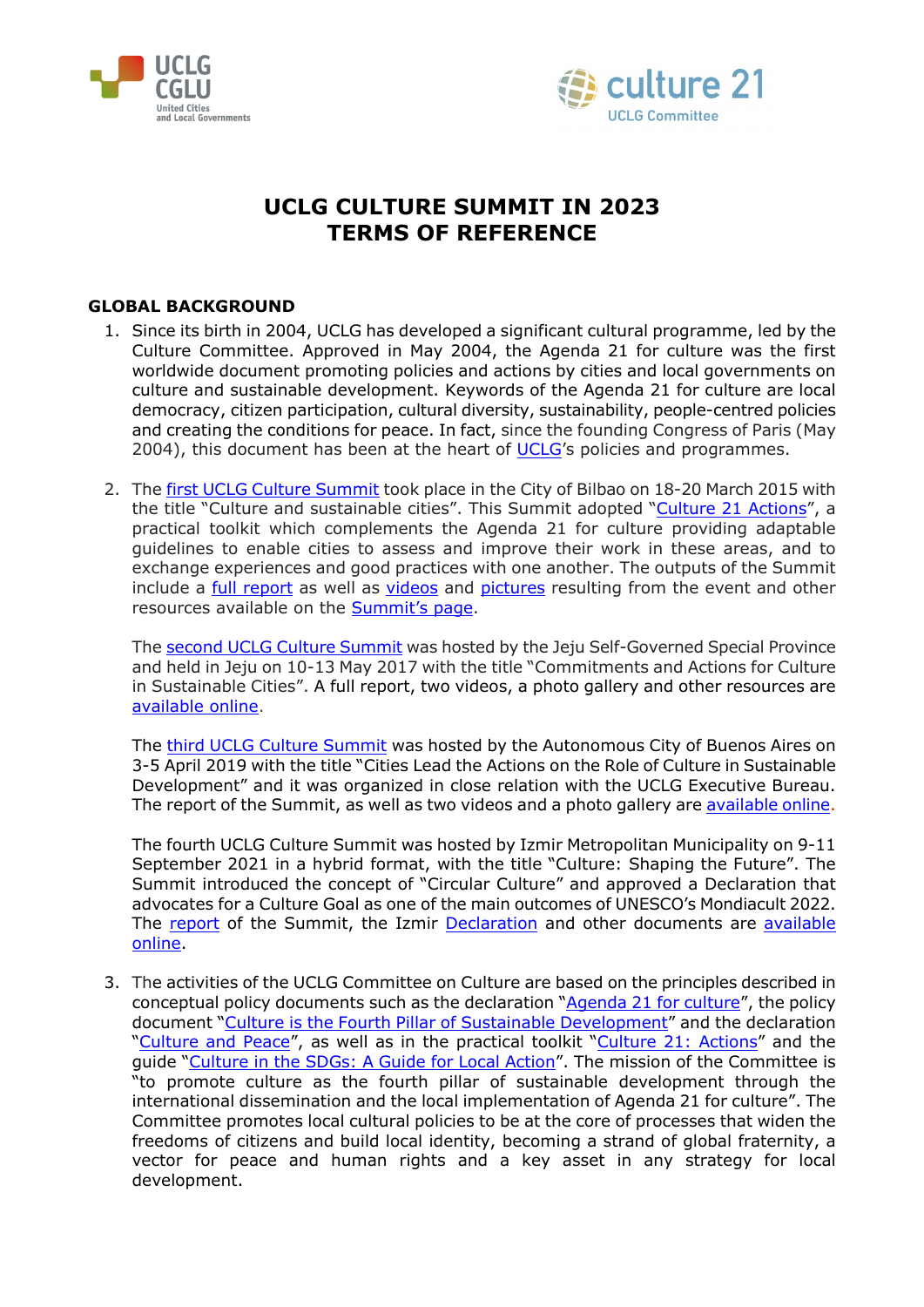4. The UCLG Committee on Culture has established a set of learning and capacity-building programmes [\(Leading cities,](http://www.agenda21culture.net/our-cities/leading-cities) [Pilot cities,](http://www.agenda21culture.net/our-cities/pilot-cities) the [Seven Keys,](https://agenda21culture.net/our-cities/seven-keys) and [Culture 21 Lab\)](http://www.agenda21culture.net/our-cities/culture-21-lab) to facilitate peer-learning related to "Culture 21: Actions" between cities from different continents. The UCLG Committee on Culture is also an active player in research, communication and advocacy on issues related to culture in sustainable cities, mainly with the advocacy coalition **#culture2030goal** and the database "OBS" [of good practices](http://obs.agenda21culture.net/en/) on "Culture in Sustainable Cities". Since 2013, the Committee on Culture and Mexico City manage the biennial [International Award 'UCLG –](http://www.agenda21culture.net/award) Mexico City – Culture 21', which recognizes significant cities and individuals in the field of culture and sustainable development. Some of the Award winners, as well as cities taking part in the aforementioned learning programmes, present their experiences on the occasion of the Culture Summit.

# **LOCAL BACKGROUND**

- 5. The UCLG Culture Summit will be hosted by a city / region / local government with demonstrated engagement with the mission and the principles of the UCLG Committee on Culture and the Agenda 21 for culture (see paragraph 3).
- 6. The UCLG Culture Summit will be hosted by a city / region / local government with a background in the implementation of policies and programmes of culture in sustainable development (see paragraph 4).

# **CONTENT OF THE CULTURE SUMMIT**

- 7. The UCLG Culture Summit will respond to the growing importance of culture in local development, a fact that is being evidenced in all continents at least since the beginning of the 21<sup>st</sup> century.
- 8. The UCLG Culture Summit can be seen as the meeting point of cities, local governments and other stakeholders that are very committed to the successful implementation of policies and programmes on culture and sustainability. It will send very strong messages on the role of culture in development.
	- 9. The UCLG Culture Summit will also respond to the growing importance granted to culture by international organisations and frameworks. The UCLG Culture Summit will address the place of cultural aspects within the global agendas on sustainable development (2030 Agenda, New Urban Agenda), as well as how to strengthen the position of culture in their implementation.
	- 10.The UCLG Culture Summit will explore possibilities to host other UCLG meetings in conjunction with the Summit.
	- 11.The UCLG Culture Summit will also consider the implementation of the outcomes of the 7th UCLG World Congress (Daejeon, 10-14 October 2022), especially the Pact for the Future.
	- 12.It is expected that some sessions of the UCLG Culture Summit will be devoted to the explanation of examples of successful cultural policies and programmes, while other sessions discuss the international context. The examples featured at the Summit will partly come from cities and local governments that are engaged in UCLG activities, including the peer-learning and capacity-building programmes developed by the UCLG Committee on Culture. At the same time, the Summit aims to help participants discover the reality of the host city and local government, and will therefore provide space to and encourage the presentation of experiences and views from local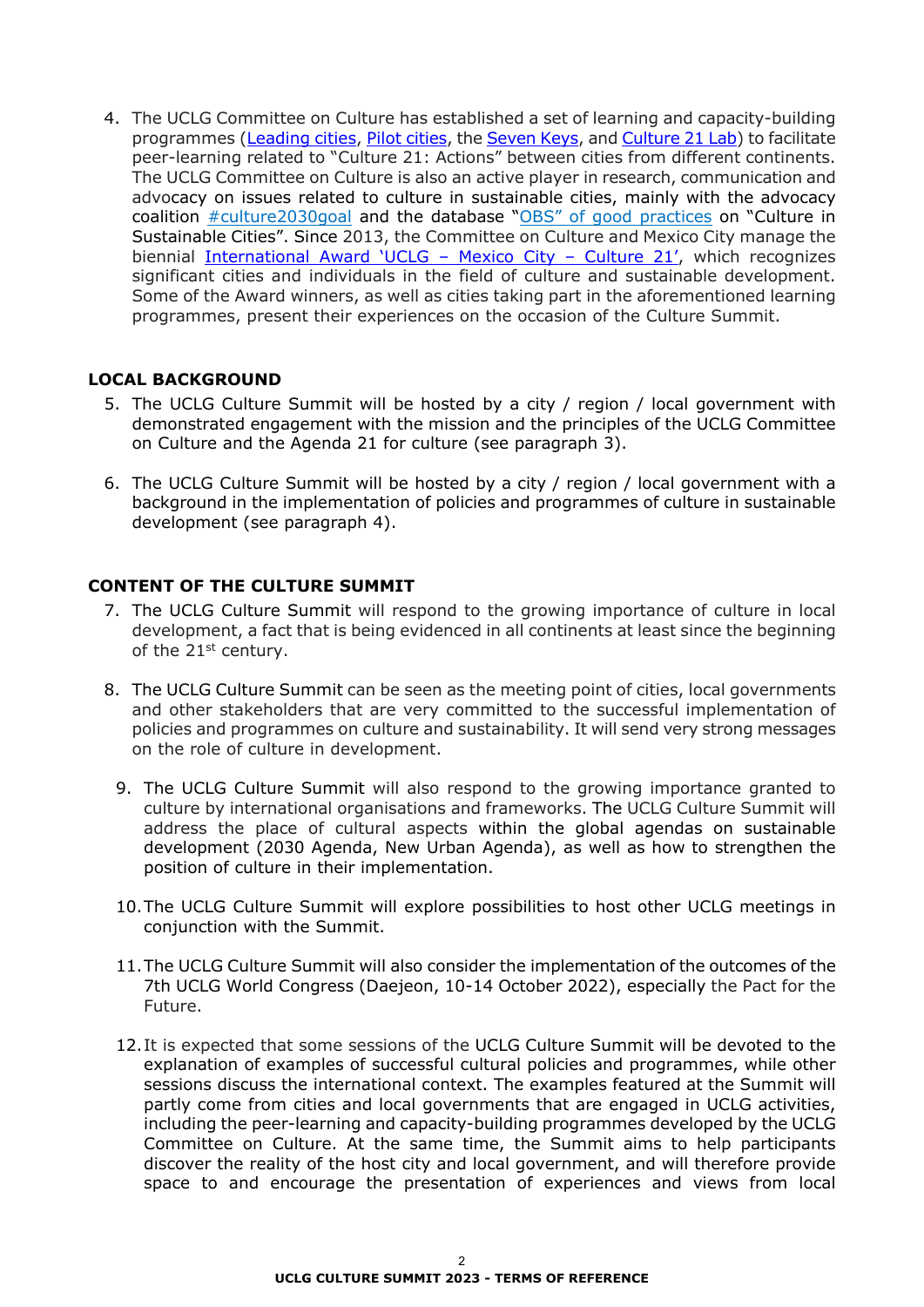participants. The Summit will be an occasion to exchange with the international community and UN Agencies as well as civil society organizations. Live and open debates are expected.

- 13.The UCLG Culture Summit will emphasise that culture is an integral part of sustainable cities. The programme of the Summit will be based on the themes of ["Culture 21:](https://agenda21culture.net/documents/culture-21-actions)  [Actions"](https://agenda21culture.net/documents/culture-21-actions) and on ["Culture in the SDGs: a Guide for Local Action"](https://www.agenda21culture.net/advocacy/culture-in-SDGs), a guide for local policies in the framework of the global agendas on sustainable development, and will consider the reports ["Cultural Actions Supporting Gender Equality in Cities and](https://www.agenda21culture.net/sites/default/files/files/documents/en/report_9_-_cultural_policies_and_gender_equality_-_en_1.pdf)  [Territories"](https://www.agenda21culture.net/sites/default/files/files/documents/en/report_9_-_cultural_policies_and_gender_equality_-_en_1.pdf) and ["The Role of Culture in Climate Resilient Development"](https://www.agenda21culture.net/sites/default/files/files/documents/en/report_10_-_culture_and_climate_resilient_development_-_en_1.pdf) as well. The programme will provide evidence that the cultural dimension of development (diversity, knowledge, heritage, creativity) has a strong connection with other dimensions of sustainability (governance, urban planning, social inclusion, gender equality, climate, economy and other).
- 14.The UCLG Culture Summit will take place between March and June 2023, over 2.5 days. The UCLG Culture Summit may have 3 plenary sessions, approximately 16 workshops and at least 2 visits to relevant cultural venues, sites or organisations. It will also have 1 session for "UCLG members and invited guests only" (the 19<sup>th</sup> official meeting of the UCLG Committee on Culture). The final programme of the Culture Summit will be jointly elaborated between the host, the World Secretariat of UCLG and the UCLG Committee on Culture.

The UCLG Culture Summit will count with a hybrid format which entails that the 3 plenary sessions, and at least one parallel session by slot are both held physically and online, allowing online participation.

- 15.The host city / region / local government will appoint a local team composed by, at least, a Local Director, a Head of Content, a Head of Logistics, a Head of Production and a Head of Media and Press.
- 16.The host city / region / local government is aware that our planet, mother Earth, is living a situation of climate emergency. All the Summit will be prepared according to this situation, which involves considering the environmental impacts of operational activities (e.g. transport, purchase of materials, recycling, etc.) as well as, more broadly, sensitivity towards cultural and natural diversity.

# **PROFILE OF THE HOST CITY / REGION / LOCAL GOVERNMENT**

- 17.The host city / region / local government will have to be ready to devote economic resources to the UCLG Committee on Culture (approx. EUR 45,000 in 2022 and approx. EUR 55,000 in 2023).
- 18.The host city / region / local government will have to be ready to be involved in the activities of the UCLG Committee on Culture in the period 2022-2025. The host city / region / local government will sign a Cooperation Agreement with UCLG in November 2022.

# **PARTICIPANTS**

19.The UCLG Culture Summit is expected to attract around 150 international participants, including 50 scheduled speakers. As a preliminary assumption, it is expected that the 150 international participants would be: (a) around 60 local government delegations, with a head of delegation and some advisors and technical staff (an average of 1.5 people per delegation), and (b) around 40 representatives of national governments,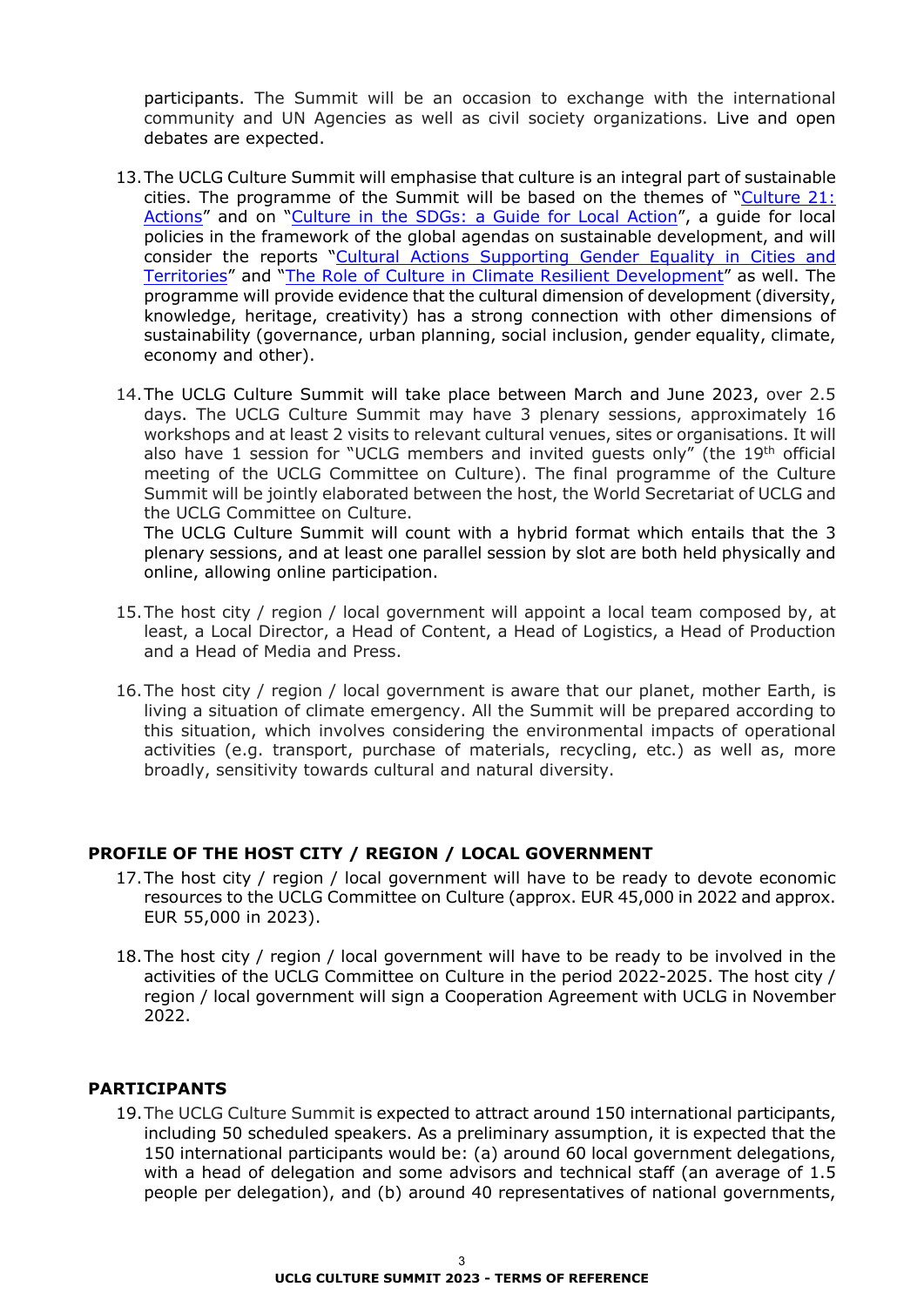international institutions and civil society organisations, some of them would be also accompanied by advisors and technical staff (an average of 1.5 people per delegation).

- 20.The total number of participants would depend on the number of local actors participating in the Summit. The total ideal number of participants to the Summit would be around 300.
- 21.The agenda of the Summit will include plenary meetings, which all delegates are expected to attend, and workshop / parallel meetings for smaller groups, varying from 25 to 70 participants. These will take place in parallel over different rooms which will imply several interpretation teams working simultaneously.
- 22. All these meetings need to be provided with interpretation in English, French, Spanish and the local language of the hosting city. Additional booths for interpreters will be necessary for those delegations who wish to bring their own interpreters (to be analysed on a case-by-case basis). All these interpretation services will be offered for both physical and online participants.
- 23.The following paragraphs have been elaborated as a guide to the hosts of the UCLG Culture Summit. They set out the logistical needs to be covered and the tasks to be assumed by the organising host. These are minimum requirements and suggestions based on the experience of UCLG and the implementation may vary according to the possibilities of the host. These paragraphs are based on the Terms of Reference for logistical organization of UCLG statutory meetings.

#### **INVITATIONS AND HOTEL ACCOMMODATION**

The host will:

- 24.Provide assistance for visa requests.
- 25.Set up a registration office, capable of collecting a registration fee (the amount of the registration fee will be jointly agreed between the host and UCLG).
- 26.Suggest suitable hotels and negotiate reduced rates with them, in close cooperation with UCLG with regard to the choice and the special prices.
- 27.Provide the hotel rooms for all 50 scheduled speakers (3.5 nights on average).
- 28.Cover the travel expenses of 50 scheduled speakers.
- 29.Provide all information to put in to the registration forms to be sent out to participants.

# **MEETING ROOM ARRANGEMENTS**

The host will:

- 30.Provide a suitable venue for the Summit. The venue should be either an official building, city hall or a suitable building, or a cultural venue (cultural centre or auditorium). It should ensure accessibility to all, including people with disabilities / functional diversity. The host will cover the costs for the meeting rooms and all related arrangements.
- 31.Ensure that there is projection equipment, recording equipment and teams, internet connection and free wifi internet access for all participants in all sessions. During the Summit, the local team will be in charge of technical equipment and additional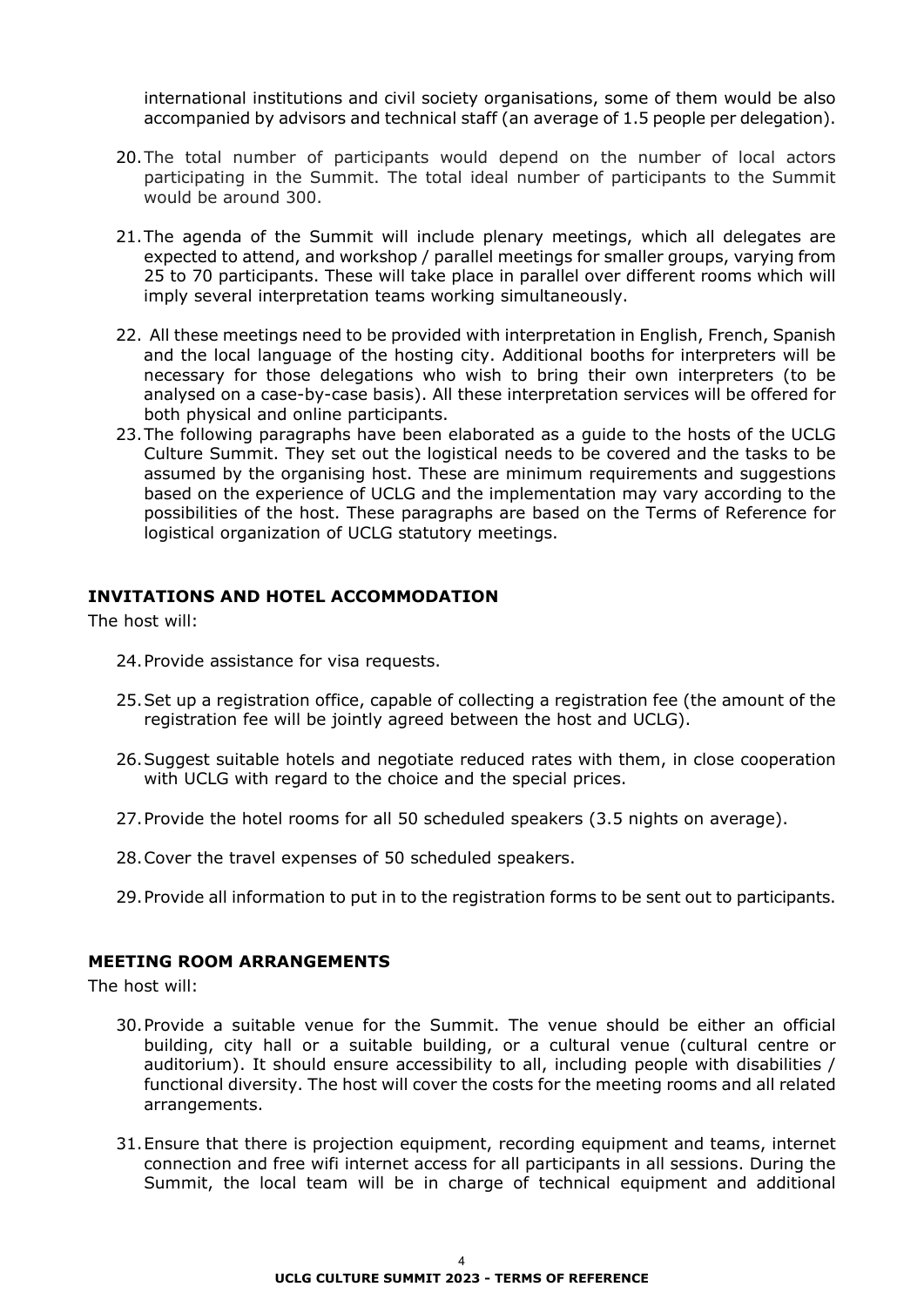personnel (at least one person per room) will look after participants that make presentations. Workshop rooms for parallel sessions will be equipped with flip-charts, note pads, pencils and pens. All rooms will count with video recording. All plenary sessions and at least one of the parallel sessions by slot will offer direct online streaming.

- 32.Provide a wireless internet network with access restricted to the UCLG team, constantly available, and in all the rooms of the venue.
- 33.Make available a special space to all participants for networking, with free internet connection, spaces to sit, work and meet and plugs to charge laptops and mobile phones.
- 34.Provide refreshments during the workshop meetings, either for self-service in the meeting room itself or on a separate space.

#### **OFFICES FOR THE UCLG SECRETARIAT**

The host will:

- 35.Provide an office for UCLG, equipped with 4 desks, 4 computers, 4 printers, 2 large photocopiers fully equipped, good internet connection, land telephone, as well as paper and all normal stationery. The office must be situated at the main meeting venue and will count with one technical support person. The office should be available during the whole period of the Culture Summit and be ready two days before the official start of the Summit. The office should be restricted to UCLG and the host city staff only.
- 36.Provide a room of an adequate size for technical coordination of speakers and where speakers can stay before or after their sessions. This room will be equipped with 2 computers and 2 printers, and a rest zone with armchairs and sofas, as well as some refreshments. This room must be situated at the main meeting venue and will count with one technical support person.
- 37.Provide a press room open to UCLG communication team, as well as to local and international journalists.

#### **INTERPRETATION**

The host will:

38.Contract interpreters for at least the three working languages of UCLG (English, French and Spanish) as well as, if applicable, the relevant local language(s) and sign language (for some plenary sessions), and install interpretation equipment including microphones and recording facilities. An additional booth should be made available for delegations that take their own interpreters. Also, the host will contract live captioning for Plenary sessions.

#### **PRINTED MATERIALS AND REPRODUCTION SERVICES**

The host will:

39.Provide one set of documents per participant, including the programme of the Summit. The documents will be sent by UCLG to the host electronically two weeks in advance of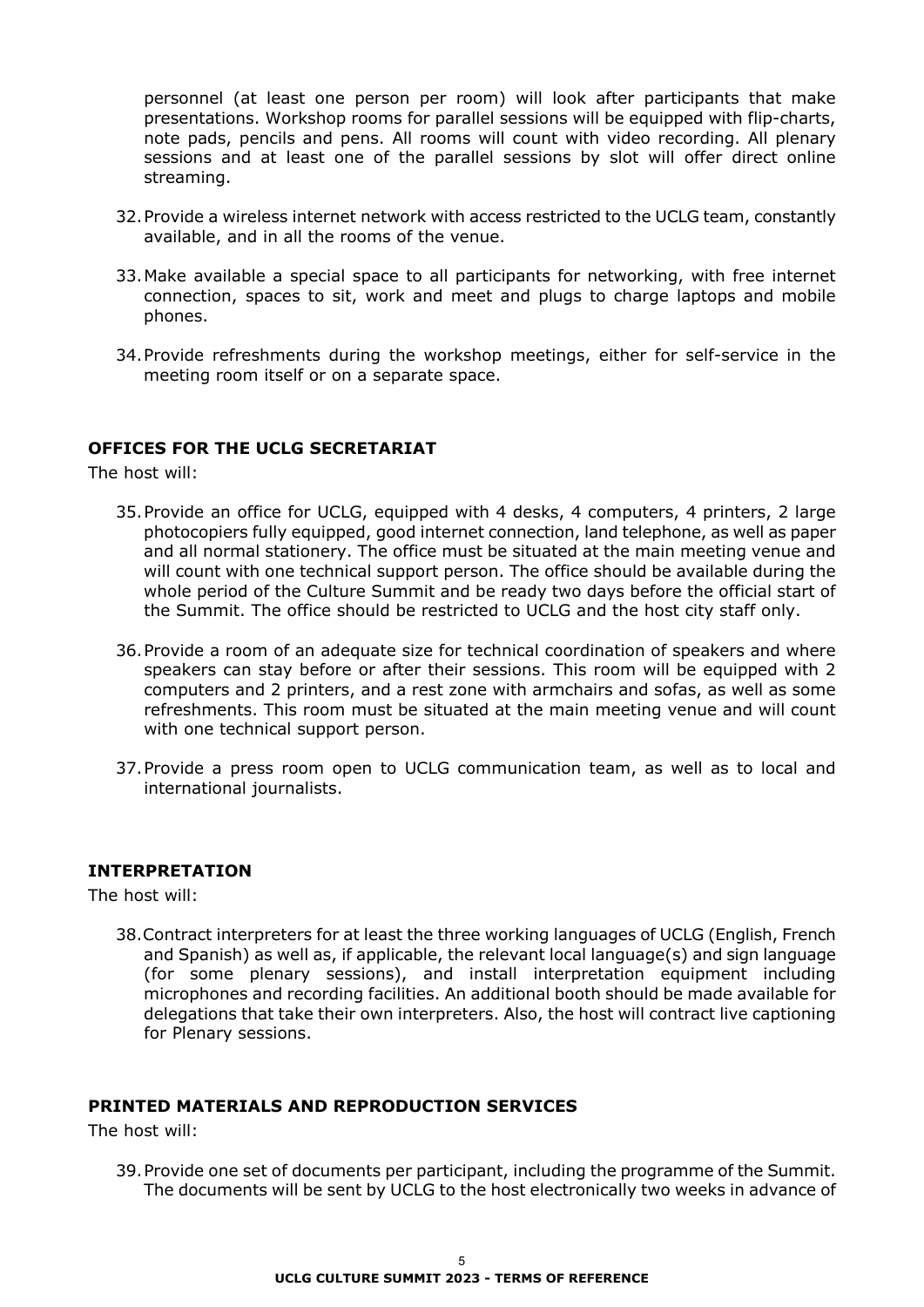the meetings. The host will not disseminate documentation to participants without previous consultation with the UCLG Secretariat.

- 40.Provide badges for all participants.
- 41.Offer a document holder or satchel for all the participants.
- 42.Print the name plates for the speakers.

### **SOCIAL PROGRAMME AND HOSPITALITY**

The host will:

- 43.Ensure transportation from and to the airport to all scheduled 50 speakers, as well as to key UCLG delegations (around 20 persons).
- 44.Provide three lunches, one dinner and five coffee-breaks as agreed in the programme.
- 45.Organise an official reception (optional).
- 46.Set up an optional social programme (e.g. group dinners, visits, etc.) in addition to the visits to cultural venues included in the programme.
- 47.Provide transport to meeting venues and back to hotels, to dinners, receptions, cultural visits and other venues, as necessary.

#### **PARTICIPANTS WELCOME AND ON THE SPOT REGISTRATION**

The host will:

- 48.Set up a welcome desk with staff to support the registration of participants before the Summit starts, distribute documents as well as assist with logistical issues.
- 49.Provide information on host city / region (map, book, brochures).
- 50.Provide a set of event-branded goodies, including at least a bag, the printed programme, a notebook and a pencil (if relevant other options are possible: reusable bottle in order to avoid the use of plastic cups, etc.)

#### **PRESS, MEDIA AND SOCIAL NETWORKS**

The host will:

- 51.Create a visual identity for the Summit in close continuity with previous Culture Summit identities (Bilbao, Jeju, Buenos Aires and Izmir). This identity will have to be ready at least 6 months before the opening of the Summit, and will apply to all products and published outcomes of the Summit. The final version of all products based on this visual identity will be jointly agreed between the host and UCLG.
- 52.Create a website of the Culture Summit in close relation with the websites of the UCLG Committee on Culture, and in the continuity with the previous Culture Summit websites. The UCLG team should have access to the back office of this website. The website should be public at least 6 months before the Summit, with regular updates added thereafter. It should also include a registration page, which back office should be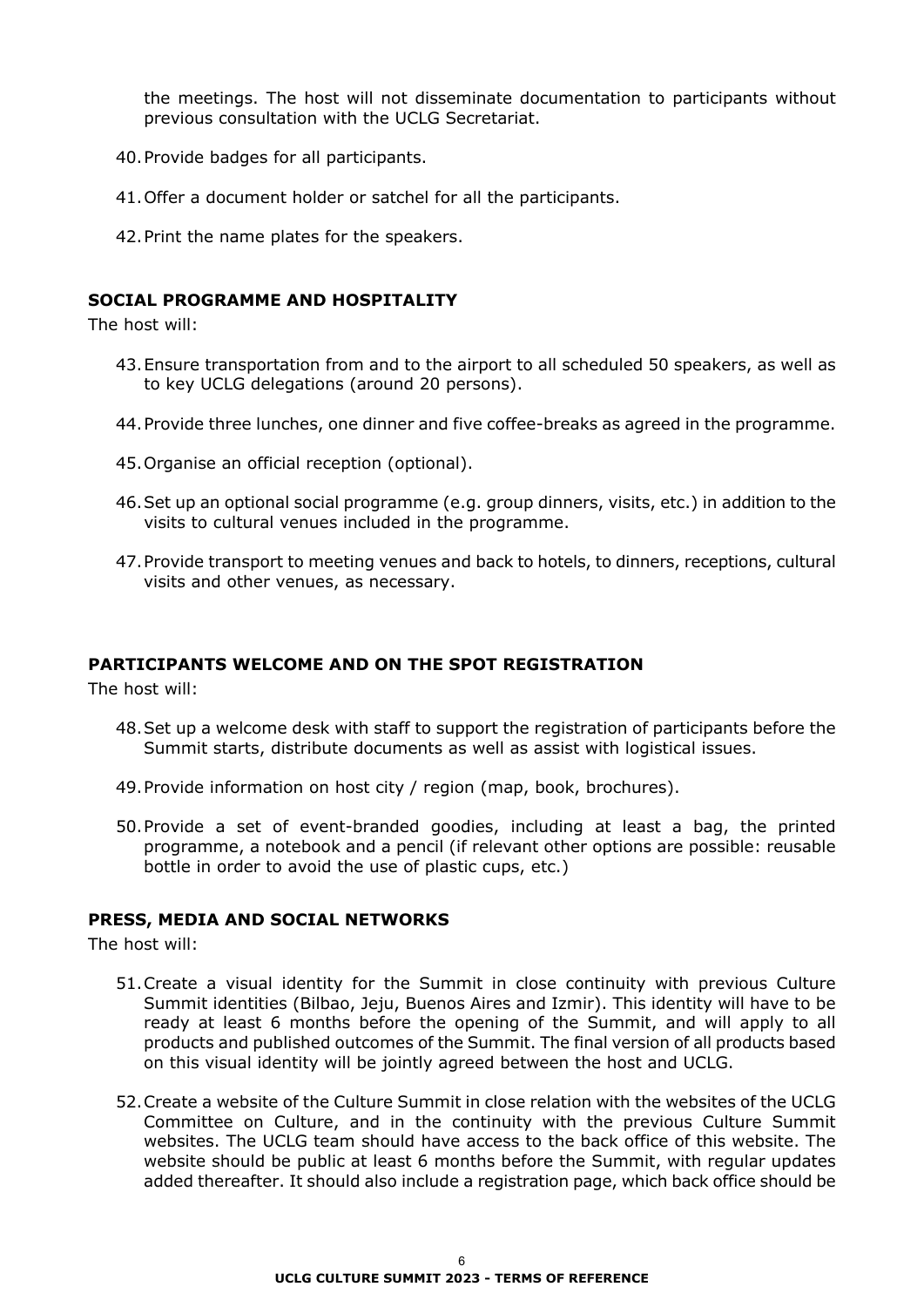accessible by both the host city and UCLG. The website should be available in all languages of the Summit, and it should meet the international standards on accessibility.

- 53.Install appropriate signage inside and near the venue, in line with the visual identity of the Summit. We also recommend to install signage around the city weeks before the event (optional).
- 54.Set up a press room available for accredited press and able to record interviews, with dedicated personnel in charge of journalists and interviews.
- 55.Arrange a brief video interview with at least 30 scheduled speakers accorded between UCLG and the host city.
- 56.Organize two press conferences: the first one should take place at least 6 months before the Summit whereas the second can take place during the month prior to the Opening of the Summit.
- 57.Mobilize the local or regional press, coordinate their attendance and support to the UCLG team to be in contact with them.
- 58.Appoint photographers for all sessions (plenary and parallel ones). It is expected that the photographers provide photos of all the sessions (including all the speakers, as panels and individually) on a daily basis during the event (it can be a selection with samples of every session). A hard drive including the totality of the photographic materials will have to be provided in a period of two weeks after the Summit.
- 59.Provide internet video live streaming of all plenary sessions and at least one of the sessions in each of the parallel session slots.
- 60.Produce video recordings of all sessions (plenary and parallel ones), edit them and make them available for uploading on the Youtube channel of UCLG Committee on Culture. The language of these recordings will have to be agreed between the host city and UCLG. A hard drive including the totality of the videographic materials will have to be provided in a period of two weeks after the Summit.
- 61.Provide a 7-minute video report of the Summit and a 75-second video résumé of the Summit (the final cut of both videos will be jointly agreed between the host and UCLG).
- 62.Provide a photo call on site in line with the visual identity of the Summit.
- 63.Ensure visibility on Twitter, Instagram and Facebook at least 6 months before the Summit, and during the event. This should be done in close coordination with the UCLG communication team.
- 64.Report on the local press coverage of the meetings.